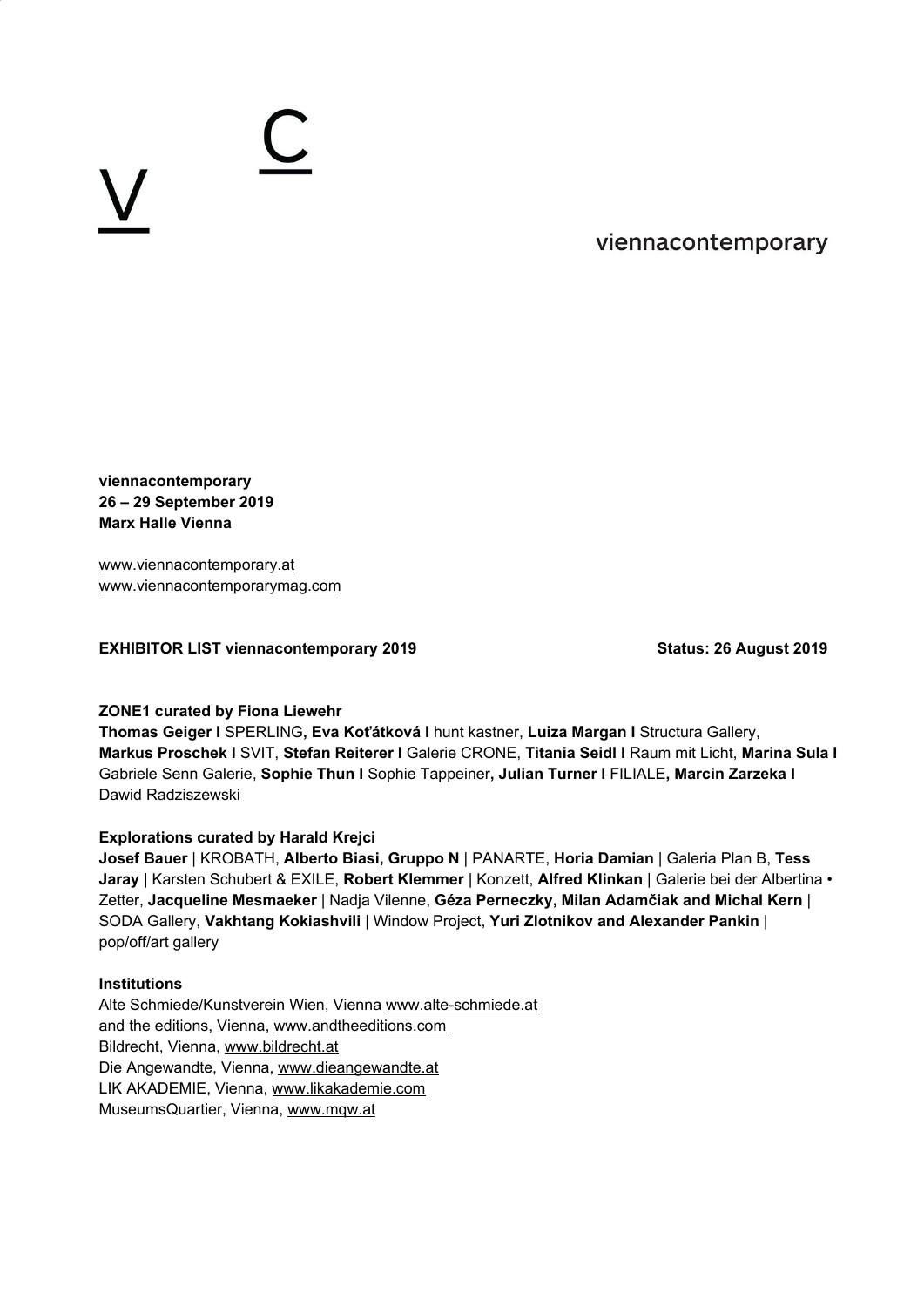### **GALLERIES PER COUNTRY**

# **AUSTRIA**

Galerie bei der Albertina • Zetter, Vienna, [www.galerie-albertina.at](http://www.galerie-albertina.at/) Artelier Contemporary, Graz, [www.artelier-contemporary.at](http://www.artelier-contemporary.at/) bechter kastowsky galerie, Vienna I Schaan, [www.bechterkastowsky.com](http://www.bechterkastowsky.com/) Beck & Eggeling International Fine Art, Vienna I Düsseldorf, [www.beck-eggeling.at](http://www.beck-eggeling.at/) Charim Galerie, Vienna, [www.charimgalerie.at](http://www.charimgalerie.at/) Croy Nielsen, Vienna, [www.croynielsen.com](http://www.croynielsen.com/) Galerie CRONE, Vienna | Berlin, [www.galeriecrone.com](http://www.galeriecrone.com/) EBENSPERGER RHOMBERG, Salzburg I Berlin, [www.ebensperger-rhomberg.net](http://www.ebensperger-rhomberg.net/) EXILE, Vienna, [www.exilegallery.org](http://www.exilegallery.org/) Galerie3 | Flux23, Klagenfurt I Velden I Vienna, [www.galerie3.com](http://www.galerie3.com/) Lukas Feichtner Galerie, Vienna, [www.feichtnergallery.com](http://www.feichtnergallery.com/) Galerie Clemens Gunzer, Vienna I Zurich I Kitzbühel, [www.clemensgunzer.com](http://www.clemensgunzer.com/) GIANNI MANHATTAN, Vienna, [www.giannimanhattan.com](http://www.giannimanhattan.com/) Galerie Ernst Hilger, Vienna, [www.hilger.at](http://www.hilger.at/) Galerie Martin Janda, Vienna, [www.martinjanda.at](http://www.martinjanda.at/) Christine König Galerie, Vienna, [www.christinekoeniggalerie.at](http://www.christinekoeniggalerie.at/) Galerie Krinzinger, Vienna, [www.galerie-krinzinger.at](http://www.galerie-krinzinger.at/) Galerie Lisa Kandlhofer, Vienna, [www.kandlhofer.com](http://www.kandlhofer.com/) Georg Kargl Fine Arts, Vienna, [www.georgkargl.com](http://www.georgkargl.com/) Knoll Galerie, Vienna I Budapest, [www.knollgalerie.at](http://www.knollgalerie.at/) Konzett, Vienna, [www.artkonzett.com](http://www.artkonzett.com/) Krinzinger Projekte, Vienna, [www.galerie-krinzinger.at/projekte](http://www.galerie-krinzinger.at/projekte) KROBATH, Vienna, [www.galeriekrobath.at](http://www.galeriekrobath.at/) Galerie Emanuel Layr, Vienna | Rome, [www.emanuellayr.com](http://www.emanuellayr.com/) Galerie Meyer Kainer, Vienna, [www.meyerkainer.com](http://www.meyerkainer.com/) Mario Mauroner Contemporary Art, Salzburg I Vienna, [www.galerie-mam.com](http://www.galerie-mam.com/) Galerie nächst St. Stephan Rosemarie Schwarzwälder, Vienna, [www.schwarzwaelder.at](http://www.schwarzwaelder.at/) Ostlicht. Galerie für Fotografie, Vienna, [www.ostlicht.at](http://www.ostlicht.at/) PANARTE, Vienna, [www.panarte.at](http://www.panarte.at/) Galerie Reinthaler, Vienna, [www.agnesreinthaler.com](http://www.agnesreinthaler.com/) Raum mit Licht, Vienna, [www.raum-mit-licht.at](http://www.raum-mit-licht.at/) Galerie Thaddaeus Ropac, London I Paris I Salzburg, [www.ropac.net](http://www.ropac.net/) Gabriele Senn Galerie, Vienna, [www.galeriesenn.at](http://www.galeriesenn.at/) galerie michaela stock, Vienna, [www.galerie-stock.net](http://www.galerie-stock.net/) Galerie Sturm & Schober, Vienna I Stuttgart, [www.sturmschober.com](http://www.sturmschober.com/) Smolka Contemporary, Vienna, [www.smolkacontemporary.at](http://www.smolkacontemporary.at/) Sophie Tappeiner, Vienna, [www.sophietappeiner.com](http://www.sophietappeiner.com/) SUPPAN FINE ARTS, Vienna, [www.suppanfinearts.com](http://www.suppanfinearts.com/) unttld contemporary, Vienna, [www.unttld-contemporary.com](http://www.unttld-contemporary.com/) Galerie Hubert Winter, Vienna, [www.galeriewinter.at](http://www.galeriewinter.at/) Zeller van Almsick, Vienna, [www.zellervanalmsick.com](http://www.zellervanalmsick.com/) Galerie Zimmermann Kratochwill, Graz, [www.zimmermann-kratochwill.com](http://www.zimmermann-kratochwill.com/)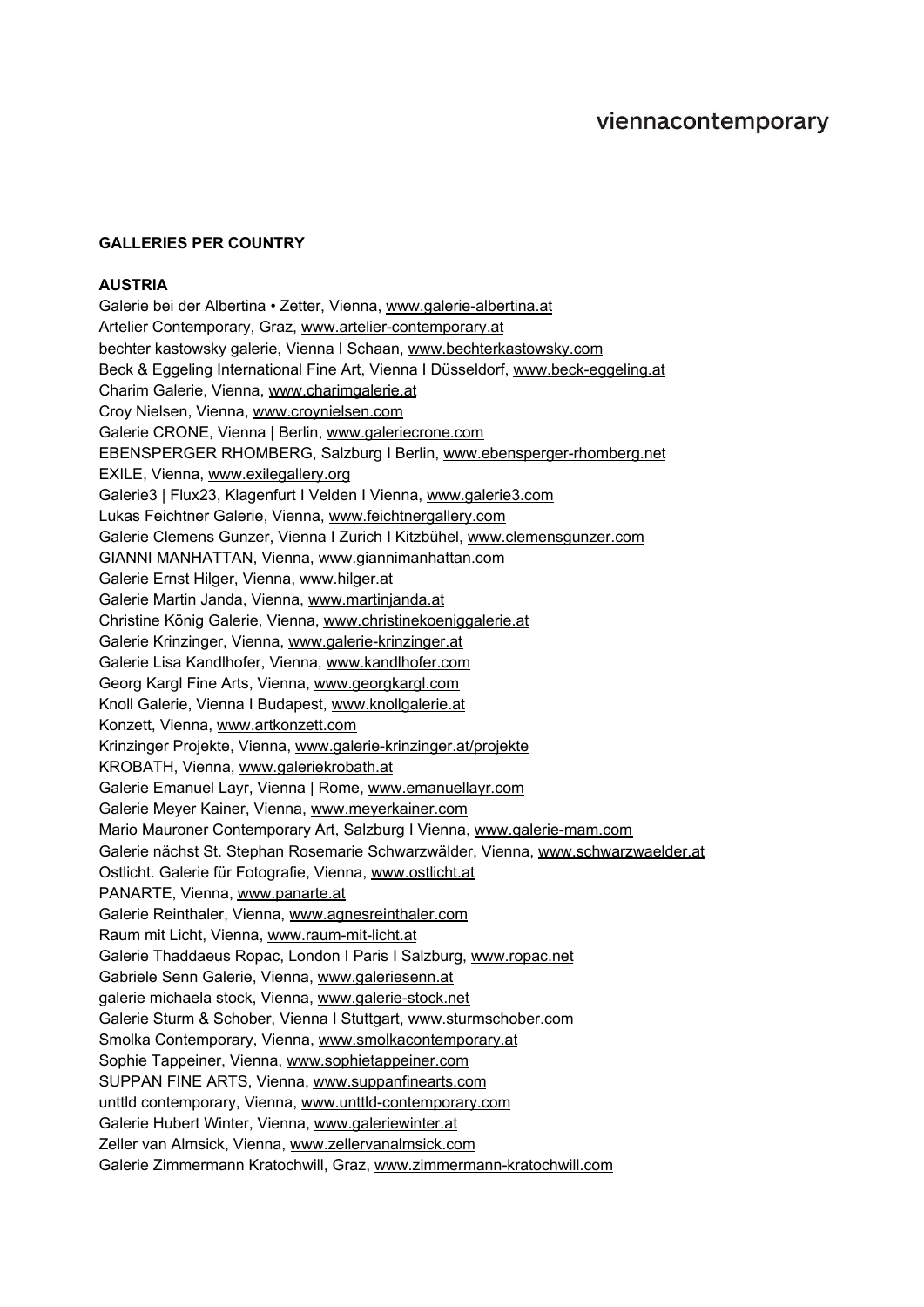# viennacontemporary

#### **BELGIUM**

Irène Laub Gallery, Brussels, [www.irenelaubgallery.com](http://www.irenelaubgallery.com/) MLF | MARIE-LAURE FLEISCH, Brussels, [www.galleriamlf.com](http://www.galleriamlf.com/) Galerie Nadja Vilenne, Liège, [www.nadjavilenne.com](http://www.nadjavilenne.com/) Whitehouse Gallery, Leuven, [www.thewhitehousegallery.be](http://www.thewhitehousegallery.be/)

#### **BULGARIA**

ONE MONEV Gallery, Sofia I New York, [www.onegallery.eu](http://www.onegallery.eu/) Structura Gallery, Sofia, [www.structura.gallery](http://www.structura.gallery/)

### **CZECH REPUBLIC**

hunt kastner, Prague, [www.huntkastner.com](http://www.huntkastner.com/) Jiri Svestka Gallery, Prague, [www.jirisvestkagallery.com](http://www.jirisvestkagallery.com/) SPZ, Prague, [www.galeriespz.com](http://www.galeriespz.com/) SVIT, Prague, [www.svitpraha.org](http://www.svitpraha.org/) Trafo Gallery, Prague, [www.trafogallery.cz](http://www.trafogallery.cz/) White Pearl Gallery, Prague, [www.whitepearl.gallery](http://www.whitepearl.gallery/)

#### **FRANCE**

RCM Galerie, Paris, [www.rcmgalerie.com](http://www.rcmgalerie.com/)

### **GEORGIA**

Window Project, Tbilisi, [www.windowproject.ge](http://www.windowproject.ge/)

#### **GERMANY**

Andreas Binder, Munich, [www.andreasbinder.de](http://www.andreasbinder.de/) FeldbuschWiesnerRudolph, Berlin, [www.feldbuschwiesnerrudolph.de](http://www.feldbuschwiesnerrudolph.de/) FILIALE, Frankfurt, [www.galerie-filiale.de](http://www.galerie-filiale.de/) Galerie Gisela Clement, Bonn, [www.galerie-clement.de](http://www.galerie-clement.de/) Galerie Jochen Hempel, Leipzig, [www.jochenhempel.com](http://www.jochenhempel.com/) Galerie Michael Schultz, Berlin, [www.galerie-schultz.de](http://www.galerie-schultz.de/) KOW, Berlin I Madrid, [www.kow-berlin.info](http://www.kow-berlin.info/) NOME, Berlin, [www.nomegallery.com](http://www.nomegallery.com/) Philipp von Rosen Galerie, Cologne, [www.philippvonrosen.com](http://www.philippvonrosen.com/) SEXAUER, Berlin, [www.sexauer.eu](http://www.sexauer.eu/) SPERLING, Munich, [www.sperling-munich.com](http://www.sperling-munich.com/)

## **HUNGARY**

acb, Budapest, [www.acbgaleria.hu](http://www.acbgaleria.hu/) Erika Deak, Budapest, [www.deakgaleria.hu](http://www.deakgaleria.hu/) Kisterem, Budapest, [www.kisterem.hu](http://www.kisterem.hu/) VILTIN Gallery, Budapest, [www.viltin.hu](http://www.viltin.hu/) Vintage Galéria, Budapest, [www.vintage.hu](http://www.vintage.hu/)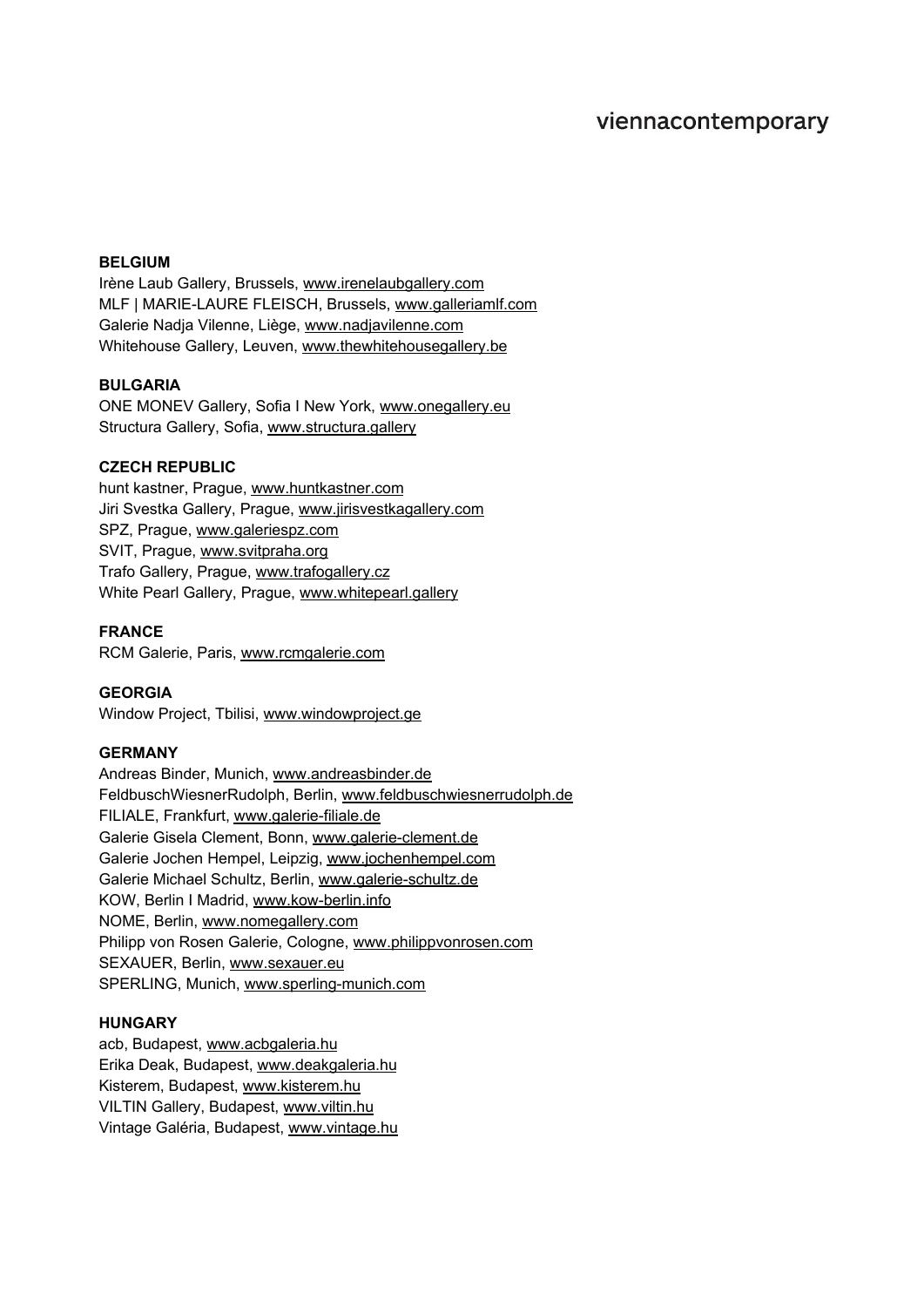# viennacontemporary

# **ITALY**

Alessandro Casciaro, Bolzano, [www.alessandrocasciaro.com](http://www.alessandrocasciaro.com/) Doris Ghetta, St. Ulrich, [www.dorisghetta.com](http://www.dorisghetta.com/) Galleria Michela Rizzo, Venice, [www.galleriamichelarizzo.net](http://www.galleriamichelarizzo.net/)

# **IRELAND**

Green on Red Gallery, Dublin, [www.greenonredgallery.com](http://www.greenonredgallery.com/)

# **LATVIA**

Careva, Riga, [www.carevacontemporary.com](http://www.carevacontemporary.com/) Maksla XO, Riga, [www.makslaxogalerija.lv](http://www.makslaxogalerija.lv/)

# **LITHUANIA**

Meno Nisa, Vilnius, [www.menonisa.lt](http://www.menonisa.lt/) The Rooster Gallery, Vilnius, [www.roostergallery.eu](http://www.roostergallery.eu/)

# **THE NETHERLANDS**

Gerhard Hofland, Amsterdam, [www.gerhardhofland.com](http://www.gerhardhofland.com/)

# **POLAND**

Galeria Dawid Radziszewski, Warsaw, [www.dawidradziszewski.com](http://www.dawidradziszewski.com/) LETO, Warsaw, [www.leto.pl](http://www.leto.pl/) Stereo, Warsaw, [www.galeriastereo.pl](http://www.galeriastereo.pl/) Galeria Wschód, Warsaw, [www.galeriawschod.com](http://www.galeriawschod.com/)

## **PORTUGAL**

Balcony Gallery, Lisboa, [www.balcony.pt](http://www.balcony.pt/) KUBIKGALLERY, Porto, [www.kubikgallery.com](http://www.kubikgallery.com/)

## **REPUBLIC OF KOREA**

Gallery H.A.N., Seoul, [www.gallery-han.com](http://www.gallery-han.com/)

## **ROMANIA**

418GALLERY, Cetate I Munich, [www.418gallery.com](http://www.418gallery.com/) AnnArt Gallery, Bucharest, [www.annartgallery.ro](http://www.annartgallery.ro/) Borderline Art Space, lasl, [www.borderlinespace.com](http://www.borderlinespace.com/) JECZA GALLERY, Timișoara, [www.jeczagallery.com](http://www.jeczagallery.com/) Galeria Plan B, Cluj / Berlin, [www.plan-b.ro](http://www.plan-b.ro/)

# **RUSSIAN FEDERATION**

Galerie Iragui, Moscow, [www.iragui.com](http://www.iragui.com/) pop/off/art gallery, Moscow, [www.popoffart.com](http://www.popoffart.com/) сцена/szena gallery, Moscow, [www.szena-gallery.com](http://www.szena-gallery.com/)

## **SERBIA**

Eugster || Belgrade, Belgrade, [www.eugster-belgrade.com](http://www.eugster-belgrade.com/) Gallery Rima, Kragujevac | Belgrade, [www.galerijarima.com](http://www.galerijarima.com/)